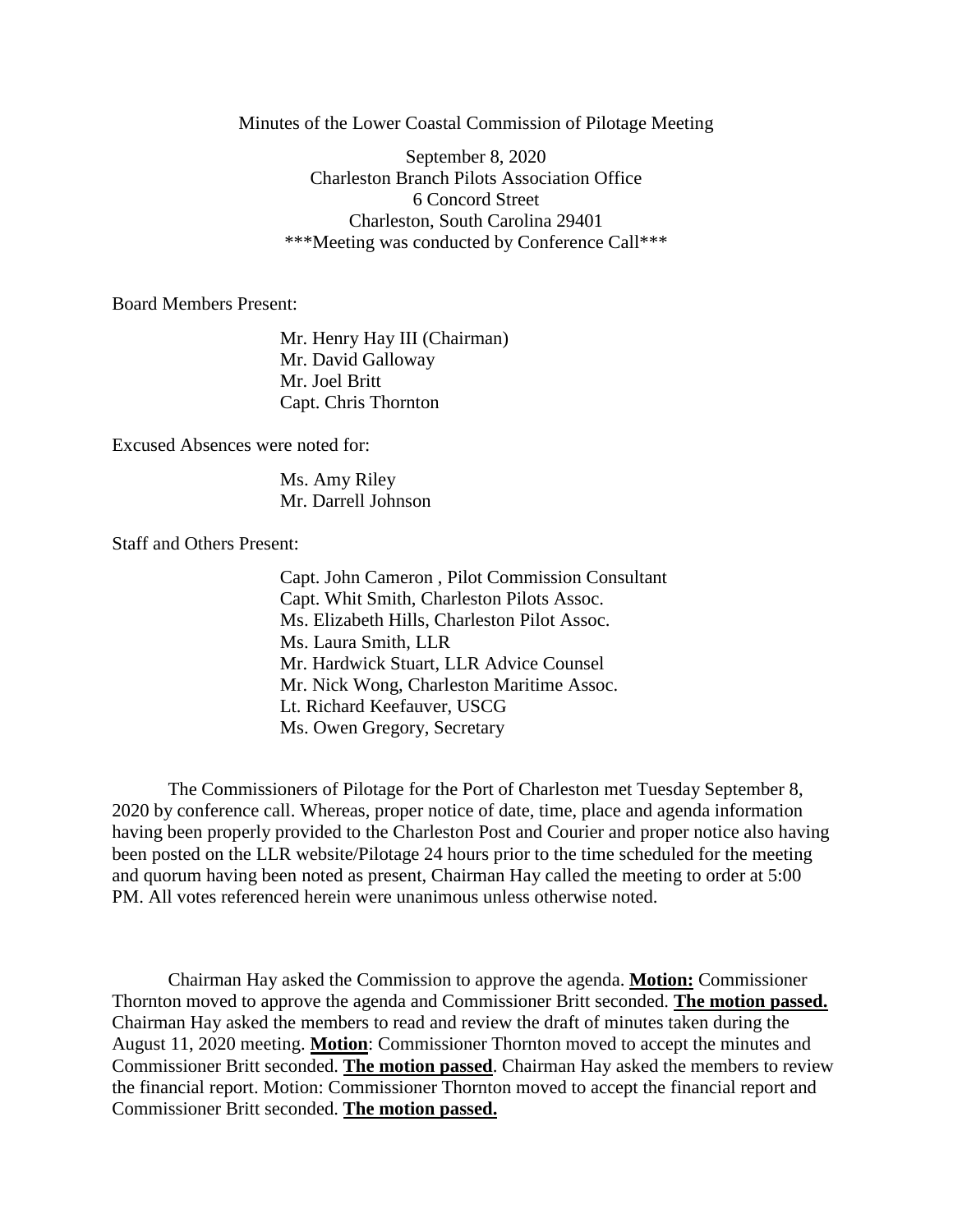Under old business, Lt. Keefauver reported for the Coast Guard. Wando Buoys 2,3,4,5,6 ,and 7 will be relocated for dredging. The Army Corps is looking to set up a meeting and presentation with the Charleston Pilots and the Coast Guard to present where the Wando range will be relocated. Lt. Keefauver reported that there is a sunken buoy hull located outside of the channel under the buoy #9 location. Divers are unable to locate it at this time. They will continue their location efforts at a later date when weather and availability of dive assets allow for it.

Commissioner Galloway reported that he had spoken to Kevin at Cantey Technology Solutions regarding channel 13 recording. The hardware is running fine with Windows 7. The Commission should receive a quote in the next month from Kevin regarding maintenance and back up and to make sure the software is still viable and can be run.

Capt. Cameron advised the Commission that there is nothing new to report on the Savannah River Commission.

Ms. Smith reported for LLR. Ms. Smith advised that due to Covid-19, physical postponements are still in effect. None are due at this time. Capt. Cameron reported that all pilots have kept up with their scheduled physicals during this time.

Capt. Cameron reported that there is no new information on S.689. He will continue to keep the Commission up to date.

Capt. Cameron reported that the issuance of the Ladder Letter has been well received by Maersk, MSC and Hapag Lloyd. Capt. Cameron received positive and enthusiastic replies from the lines and they are greatly appreciative of the initiative being taken and will distribute the letters to the appropriate parties. The letter will also be distributed to all of the agents for further distribution to their customers/vessels.

Capt. Cameron reported that two vessels in late August had pilot ladders that did not properly configure with the trap doors. Pilots were able to make the choice to climb the ladders and board the vessels and report the issues. The Coast Guard was notified and followed up with the vessels regarding those discrepancies. The Charleston Pilots notified other pilot groups at subsequent ports regarding the ladders of those ships.

Under New Business, Capt. Cameron updated the Commission that the apprentices are nearing completion of their apprenticeship and that test dates will be announced soon. The Commission will be receiving reports going forward.

Capt. Thornton reported on the deferred rate increase from March/April. It will be enacted October1 ,2020. Shipping Lines and Agents have been notified of the rate increase.

Capt. Cameron reported on a marine casualty while docking a RORO at TC Dock. He also reported that Captains Logan and Thornton had a near miss with a dredge tender two weeks ago. The dredge company has taken appropriate action regarding the issue.